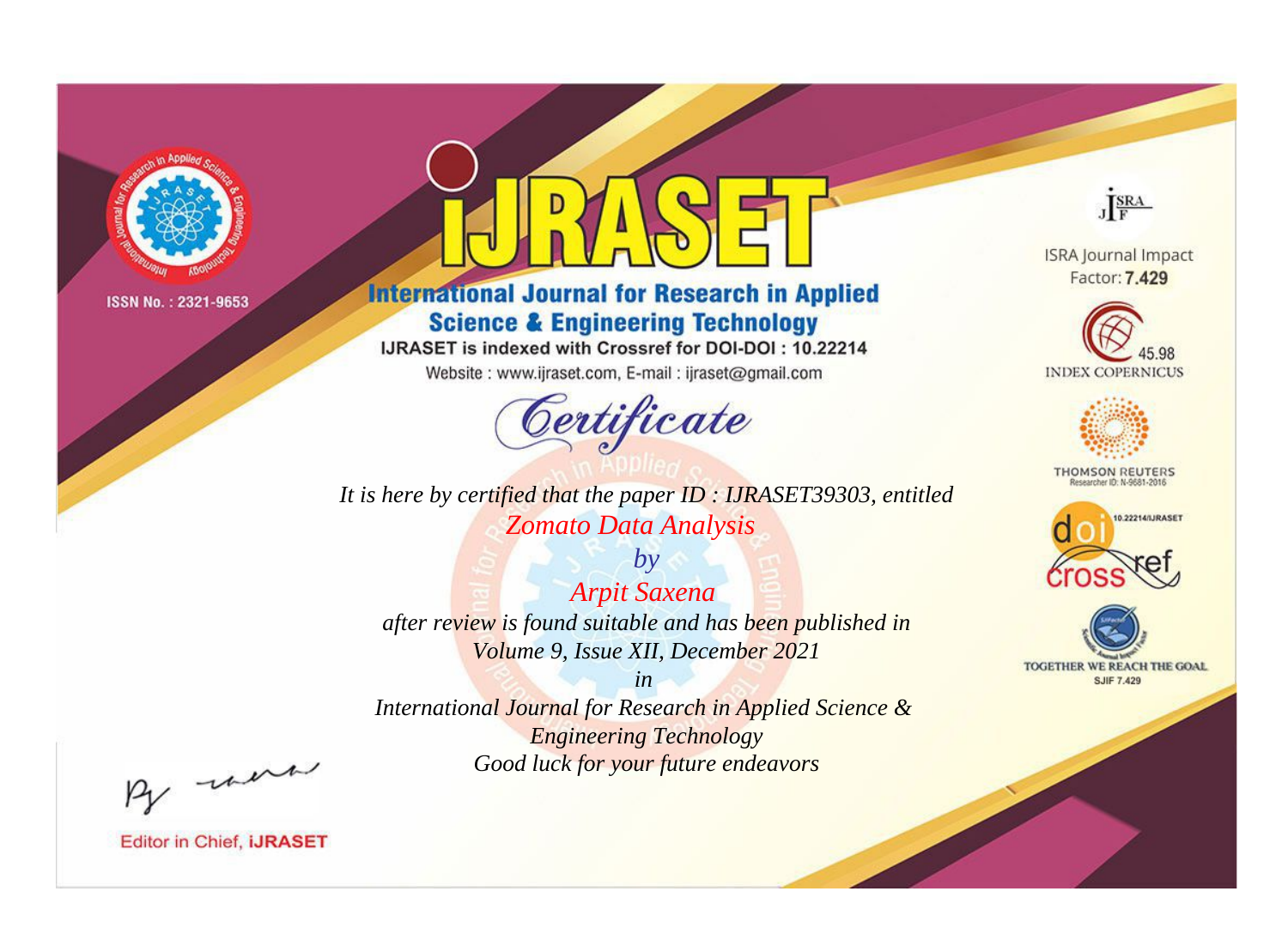

# **International Journal for Research in Applied Science & Engineering Technology**

IJRASET is indexed with Crossref for DOI-DOI: 10.22214

Website: www.ijraset.com, E-mail: ijraset@gmail.com



JERA **ISRA Journal Impact** 

Factor: 7.429





**THOMSON REUTERS** 



TOGETHER WE REACH THE GOAL **SJIF 7.429** 

It is here by certified that the paper ID: IJRASET39303, entitled Zomato Data Analysis

 $by$ Prof. Nidhi Sengar after review is found suitable and has been published in Volume 9, Issue XII, December 2021

 $in$ International Journal for Research in Applied Science & **Engineering Technology** Good luck for your future endeavors

By morn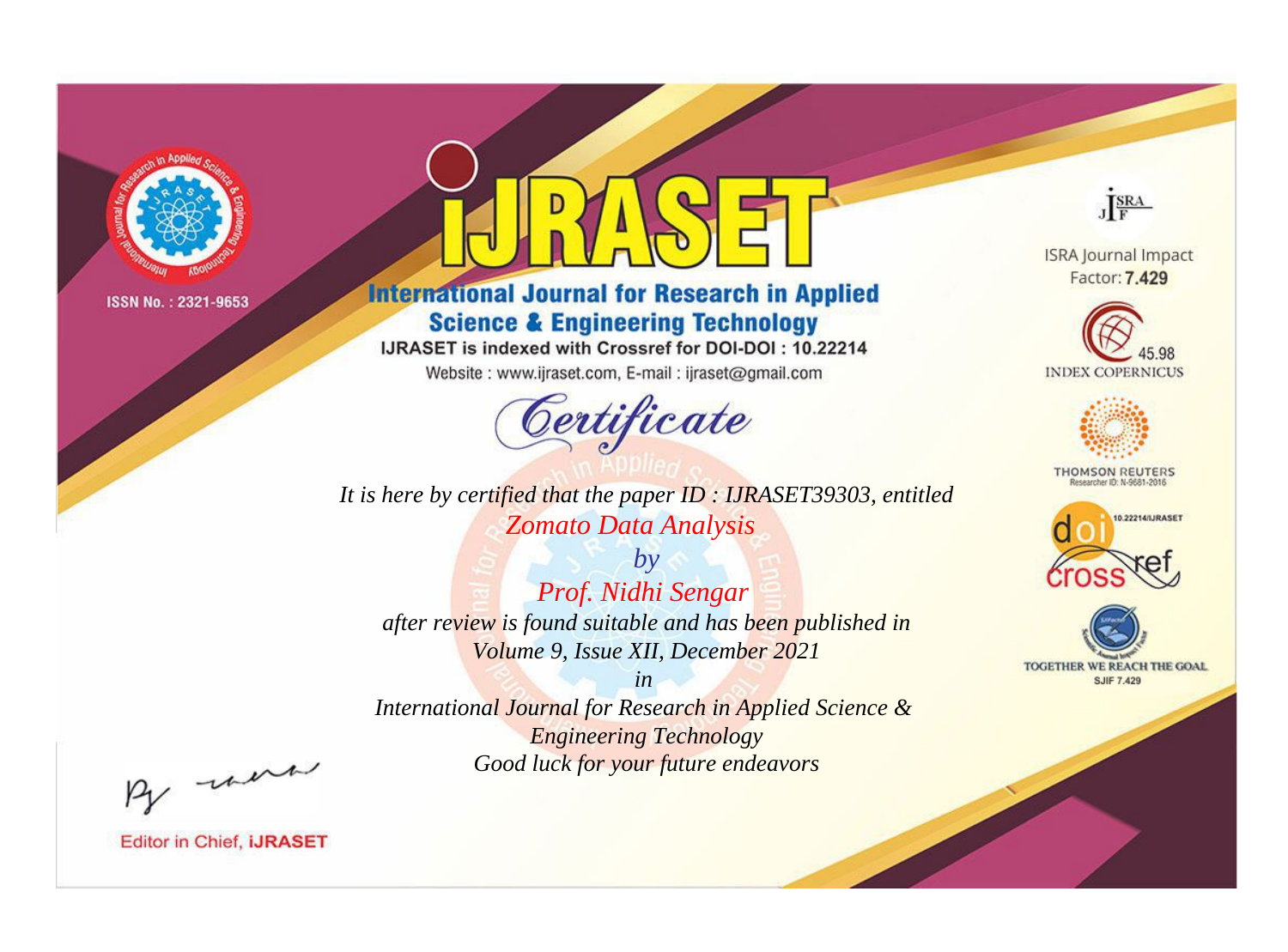

# **International Journal for Research in Applied Science & Engineering Technology**

IJRASET is indexed with Crossref for DOI-DOI: 10.22214

Website: www.ijraset.com, E-mail: ijraset@gmail.com



**ISRA Journal Impact** Factor: 7.429

JERA





**THOMSON REUTERS** 



TOGETHER WE REACH THE GOAL **SJIF 7.429** 

It is here by certified that the paper ID: IJRASET39303, entitled Zomato Data Analysis

 $by$ Prof. Amita Goel after review is found suitable and has been published in Volume 9, Issue XII, December 2021

 $in$ International Journal for Research in Applied Science & **Engineering Technology** Good luck for your future endeavors

By morn